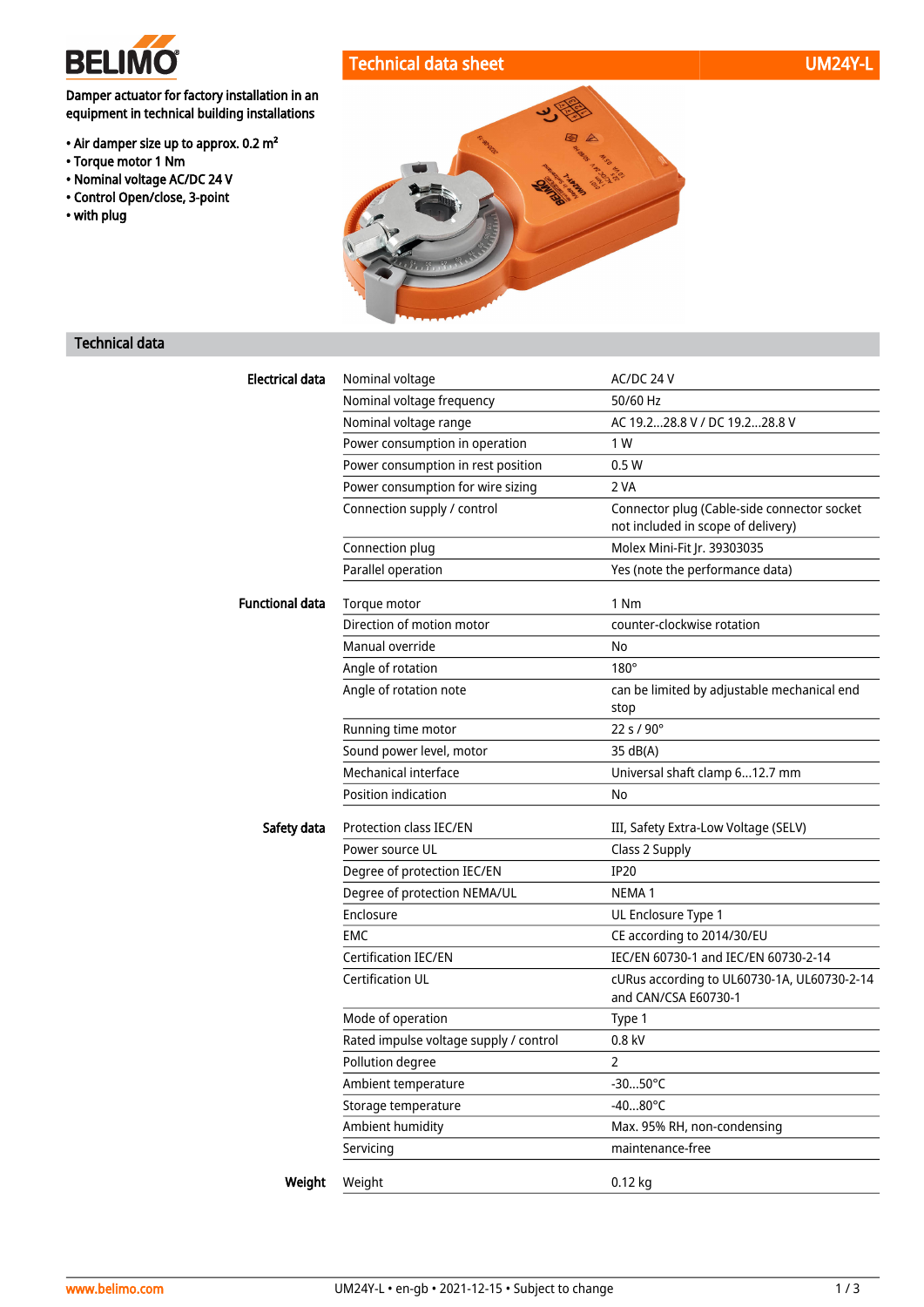

# Technical data sheet UM24Y-Like a sheet UM24Y-Like a sheet UM24Y-Like a sheet UM24Y-

• This device has been designed for use in stationary heating, ventilation and air-conditioning

|                                       | • This device has been designed for use in stationary heating, ventilation and air-conditioning<br>systems and must not be used outside the specified field of application, especially in aircraft or<br>in any other airborne means of transport.<br>• The device is not designed for applications where chemical influences (gases, fluids) are<br>present or for utilisation in corrosive environments in general.<br>• The device is considered a component and intended for installation in an equipment at the<br>factory. The required protection against accidental contact with live parts must be provided by<br>the damper or system manufacturer.<br>• Only authorised specialists may carry out installation. All applicable legal or institutional<br>installation regulations must be complied during installation.<br>• The device may only be opened at the manufacturer's site. It does not contain any parts that<br>can be replaced or repaired by the user.<br>• The plug connections may only be used according to the installation instructions. The Molex<br>plug connection has a mandatory locking mechanism that prevents unintentional<br>disconnection. Operating the locking mechanism and the entire plug connection under<br>voltage is not permitted.<br>• To calculate the torque required, the specifications supplied by the damper manufacturers<br>concerning the cross-section, the design, the installation situation and the ventilation<br>conditions must be observed.<br>• The device contains electrical and electronic components and must not be disposed of as<br>household refuse. All locally valid regulations and requirements must be observed. |
|---------------------------------------|------------------------------------------------------------------------------------------------------------------------------------------------------------------------------------------------------------------------------------------------------------------------------------------------------------------------------------------------------------------------------------------------------------------------------------------------------------------------------------------------------------------------------------------------------------------------------------------------------------------------------------------------------------------------------------------------------------------------------------------------------------------------------------------------------------------------------------------------------------------------------------------------------------------------------------------------------------------------------------------------------------------------------------------------------------------------------------------------------------------------------------------------------------------------------------------------------------------------------------------------------------------------------------------------------------------------------------------------------------------------------------------------------------------------------------------------------------------------------------------------------------------------------------------------------------------------------------------------------------------------------------------------------------------------------------------------------|
| <b>Product features</b>               |                                                                                                                                                                                                                                                                                                                                                                                                                                                                                                                                                                                                                                                                                                                                                                                                                                                                                                                                                                                                                                                                                                                                                                                                                                                                                                                                                                                                                                                                                                                                                                                                                                                                                                      |
| Simple direct mounting                | The actuator is mounted directly on the damper shaft ( $\varnothing$ 612.7 mm) with a universal shaft<br>clamp and then secured with the anti-rotation clip, to prevent it from rotating.<br>The anti-rotation clip Z-ARCM is not included in the scope of delivery.                                                                                                                                                                                                                                                                                                                                                                                                                                                                                                                                                                                                                                                                                                                                                                                                                                                                                                                                                                                                                                                                                                                                                                                                                                                                                                                                                                                                                                 |
| Adjustable angle of rotation          | Adjustable angle of rotation with mechanical end stops.                                                                                                                                                                                                                                                                                                                                                                                                                                                                                                                                                                                                                                                                                                                                                                                                                                                                                                                                                                                                                                                                                                                                                                                                                                                                                                                                                                                                                                                                                                                                                                                                                                              |
| <b>High functional reliability</b>    | The actuator is overload protected, requires no limit switches and automatically stops when the<br>end stop is reached.                                                                                                                                                                                                                                                                                                                                                                                                                                                                                                                                                                                                                                                                                                                                                                                                                                                                                                                                                                                                                                                                                                                                                                                                                                                                                                                                                                                                                                                                                                                                                                              |
| <b>Restriction 3-point controller</b> | - For applications with 3-point open-loop control, a minimum pulse length of 1 sec. is<br>recommended to increase position accuracy.                                                                                                                                                                                                                                                                                                                                                                                                                                                                                                                                                                                                                                                                                                                                                                                                                                                                                                                                                                                                                                                                                                                                                                                                                                                                                                                                                                                                                                                                                                                                                                 |
|                                       | - For applications with 3-point closed-loop control, a pulse length of 0.5 sec. is possible to<br>reduce oscillation.                                                                                                                                                                                                                                                                                                                                                                                                                                                                                                                                                                                                                                                                                                                                                                                                                                                                                                                                                                                                                                                                                                                                                                                                                                                                                                                                                                                                                                                                                                                                                                                |
| Delivery notes                        | Incl. End stop clip                                                                                                                                                                                                                                                                                                                                                                                                                                                                                                                                                                                                                                                                                                                                                                                                                                                                                                                                                                                                                                                                                                                                                                                                                                                                                                                                                                                                                                                                                                                                                                                                                                                                                  |
| <b>Accessories</b>                    |                                                                                                                                                                                                                                                                                                                                                                                                                                                                                                                                                                                                                                                                                                                                                                                                                                                                                                                                                                                                                                                                                                                                                                                                                                                                                                                                                                                                                                                                                                                                                                                                                                                                                                      |

| <b>Mechanical accessories</b> | Description                            | <b>Type</b> |
|-------------------------------|----------------------------------------|-------------|
|                               | Anti-rotation clip, Multipack 20 pcs.  | Z-ARCM      |
|                               | End stop clip, Multipack 20 pcs.       | Z-ESCM      |
|                               | Protective covering, Multipack 20 pcs. | Z-PCUM      |

#### Electrical installation



#### Supply from isolating transformer.

Parallel connection of other actuators possible. Observe the performance data.

Cable-side connector socket is not included in scope of delivery

The plug connections may only be used according to the installation instructions. The Molex plug connection has a mandatory locking mechanism that prevents unintentional disconnection. Operating the locking mechanism and the entire plug connection under voltage is not permitted.